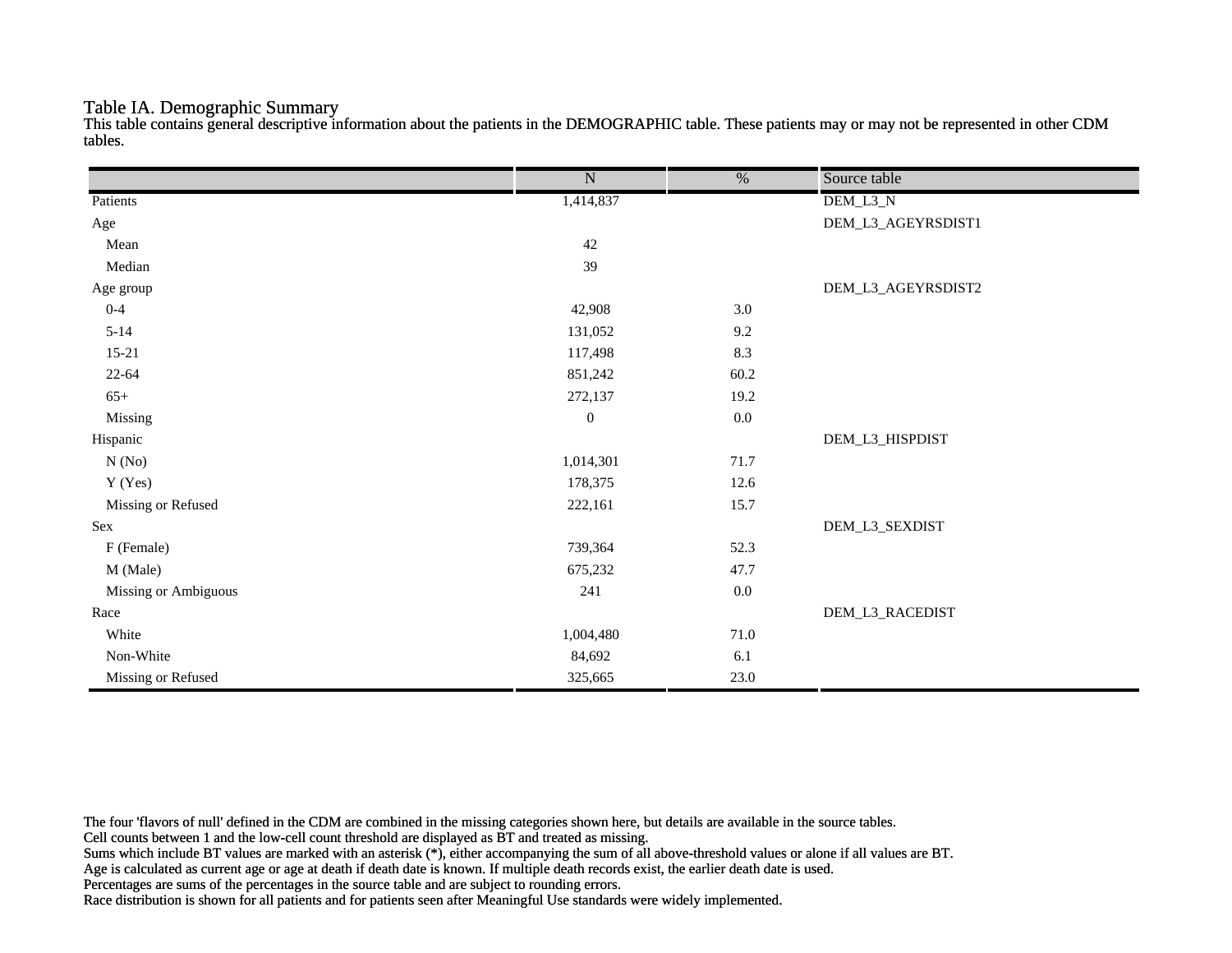#### Table IA. Demographic Summary (continued)

This table contains general descriptive information about the patients in the DEMOGRAPHIC table. These patients may or may not be represented in other CDM tables.

|                                                                                                                                                                   | $\mathbf N$    | $\%$  | Source table      |
|-------------------------------------------------------------------------------------------------------------------------------------------------------------------|----------------|-------|-------------------|
| Race among patients with at least 1 encounter after December 2011                                                                                                 |                |       | XTBL_L3_RACE_ENC  |
| White                                                                                                                                                             | 979,495        | 71.3  |                   |
| Non-White                                                                                                                                                         | 82,763         | 6.1   |                   |
|                                                                                                                                                                   |                |       |                   |
| Missing or Refused                                                                                                                                                | 311,962        | 22.6  |                   |
| Gender Identity                                                                                                                                                   |                |       | DEM_L3_GENDERDIST |
| GQ (Genderqueer/Non-Binary)                                                                                                                                       | $\mathbf{0}$   | 0.0   |                   |
| M (Man)                                                                                                                                                           | 81,752         | 5.8   |                   |
| W (Woman)                                                                                                                                                         | 109,582        | 7.7   |                   |
| MU (Multiple gender categories), SE (Something else),<br>TF (Transgender female/Trans woman/Male-to-female),<br>or TM (Transgender male/Trans man/Female-to-male) | 1,935          | 0.2   |                   |
| Missing or Refused                                                                                                                                                | 1,221,568      | 86.4  |                   |
| <b>Sexual Orientation</b>                                                                                                                                         |                |       | DEM_L3_ORIENTDIST |
| <b>Bisexual</b>                                                                                                                                                   | $\mathbf{0}$   | 0.0   |                   |
| Gay                                                                                                                                                               | $\overline{0}$ | 0.0   |                   |
| Lesbian                                                                                                                                                           | $\theta$       | 0.0   |                   |
| Queer                                                                                                                                                             | $\theta$       | 0.0   |                   |
| Straight                                                                                                                                                          | $\theta$       | 0.0   |                   |
| AS (Asexual), MU (Multiple sexual orientations),<br>SE (Something else), QS (Questioning)                                                                         | $\overline{0}$ | 0.0   |                   |
| Missing or Refused                                                                                                                                                | 1,414,837      | 100.0 |                   |

The four 'flavors of null' defined in the CDM are combined in the missing categories shown here, but details are available in the source tables.

Cell counts between 1 and the low-cell count threshold are displayed as BT and treated as missing.

Sums which include BT values are marked with an asterisk (\*), either accompanying the sum of all above-threshold values or alone if all values are BT.

Age is calculated as current age or age at death if death date is known. If multiple death records exist, the earlier death date is used.

Percentages are sums of the percentages in the source table and are subject to rounding errors.

Race distribution is shown for all patients and for patients seen after Meaningful Use standards were widely implemented.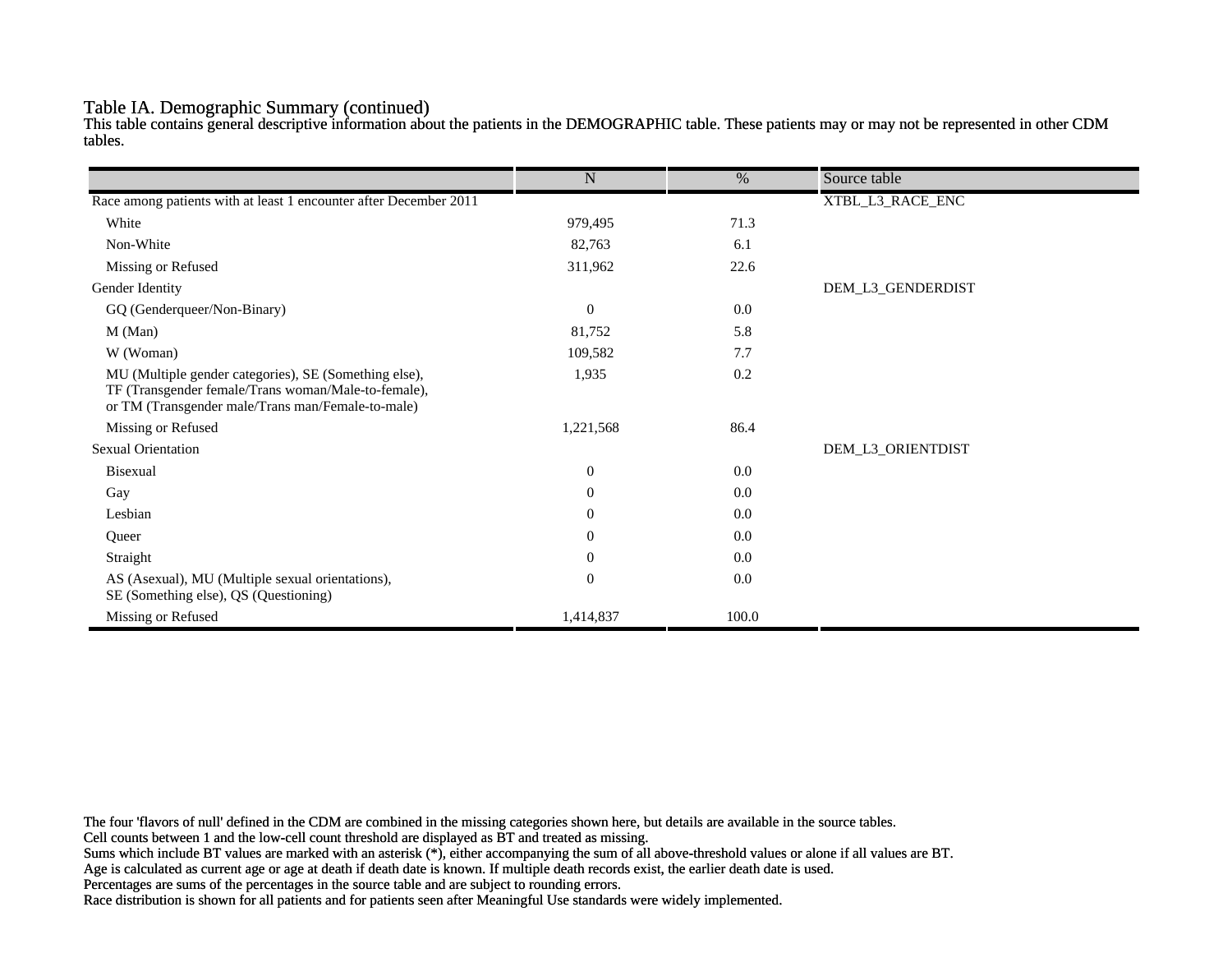## Table IB. Potential Pools of Patients

This table illustrates the number of patients meeting different inclusion criteria and supports Data Check 3.04 (less than 50% of patients with encounters have DIAGNOSIS records) and Data Check 3.05 (less than 50% of patients with encounters have PROCEDURES records). Data check exceptions are highlighted in red and must be corrected.

| Metric                                                                                                                                          | <b>Metric Description</b>                                                                                                                                    | Result    | Source table                 |
|-------------------------------------------------------------------------------------------------------------------------------------------------|--------------------------------------------------------------------------------------------------------------------------------------------------------------|-----------|------------------------------|
| Potential pool of patients for observational studies                                                                                            | Number of unique patients with at least 1 ED, EI, IP, OS, TH, or AV encounter<br>within the past 5 years                                                     | 1,059,528 | ENC_L3_DASH2                 |
| Potential pool of patients for trials                                                                                                           | Number of unique patients with at least 1 ED, EI, IP, OS, TH, or AV encounter<br>within the past 1 year                                                      | 539,102   | ENC L3 DASH2                 |
| Potential pool of patients for studies requiring data<br>on diagnoses, vital measures and (a) medications<br>or (b) medications and lab results | Number of unique patients with at least 1 encounter and DIAGNOSIS and<br>VITAL records within the past 5 years                                               | 862,146   | XTBL L3 DASH1                |
|                                                                                                                                                 | Number of unique patients with at least 1 encounter and DIAGNOSIS, VITAL,<br>and PRESCRIBING or DISPENSING records within the past 5 years                   | 773,962   | XTBL L3 DASH2                |
|                                                                                                                                                 | Number of unique patients with at least 1 encounter and DIAGNOSIS, VITAL,<br>PRESCRIBING or DISPENSING, and LAB RESULT CM records within the<br>past 5 years | 505,926   | XTBL L3 DASH3                |
| Patients with diagnosis data                                                                                                                    | Percentage of patients with encounters who have at least 1 diagnosis                                                                                         | 97%       | $ENC$ $L3$ $N$ ;<br>DIA L3 N |
| Patients with procedure data                                                                                                                    | Percentage of patients with encounters who have at least 1 procedure                                                                                         | 91%       | $ENC_L3_N;$<br>PRO_L3_N      |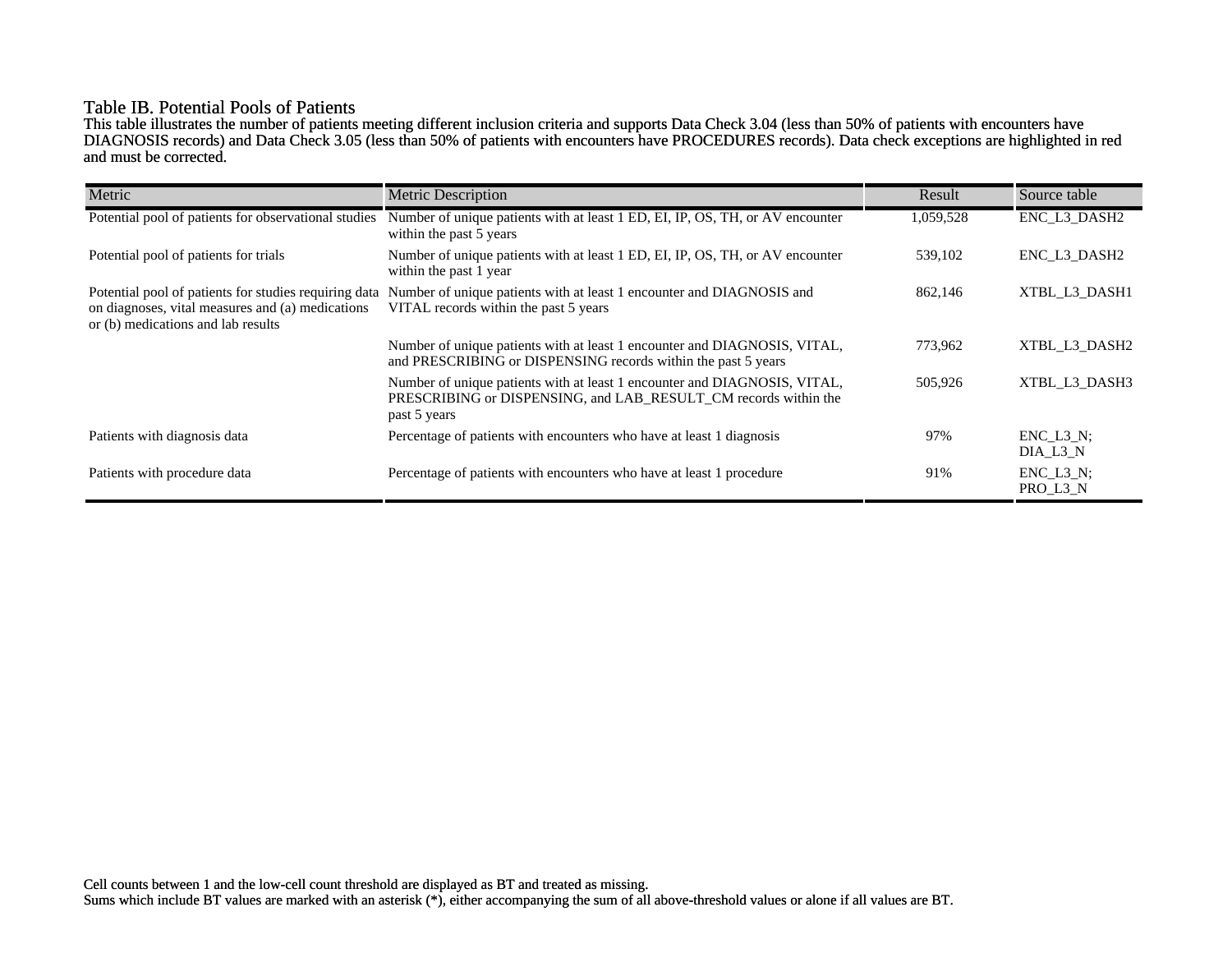## Table IC. Height, Weight, and Body Mass Index

This table contains descriptive statistics and frequencies of VITAL measurements.

|                                    | Result    | %    | Source table   |  |
|------------------------------------|-----------|------|----------------|--|
| Height measurements                |           |      | VIT_L3_HT_DIST |  |
| Records                            | 7,211,922 |      |                |  |
| Height (inches), mean              | 64        |      |                |  |
| Height (inches), median            | 66        |      |                |  |
| Weight measurements                |           |      | VIT_L3_WT_DIST |  |
| Records                            | 8,494,505 |      |                |  |
| Weight (lbs.), mean                | 174       |      |                |  |
| Weight (lbs.), median              | 171       |      |                |  |
| Body Mass Index (BMI) measurements |           |      | VIT_L3_BMI     |  |
| Records                            | 7,515,681 |      |                |  |
| $BMI \leq 25$                      | 3,074,348 | 40.9 |                |  |
| <b>BMI 26-30</b>                   | 2,040,083 | 27.1 |                |  |
| $BMI > = 31$                       | 2,401,250 | 31.9 |                |  |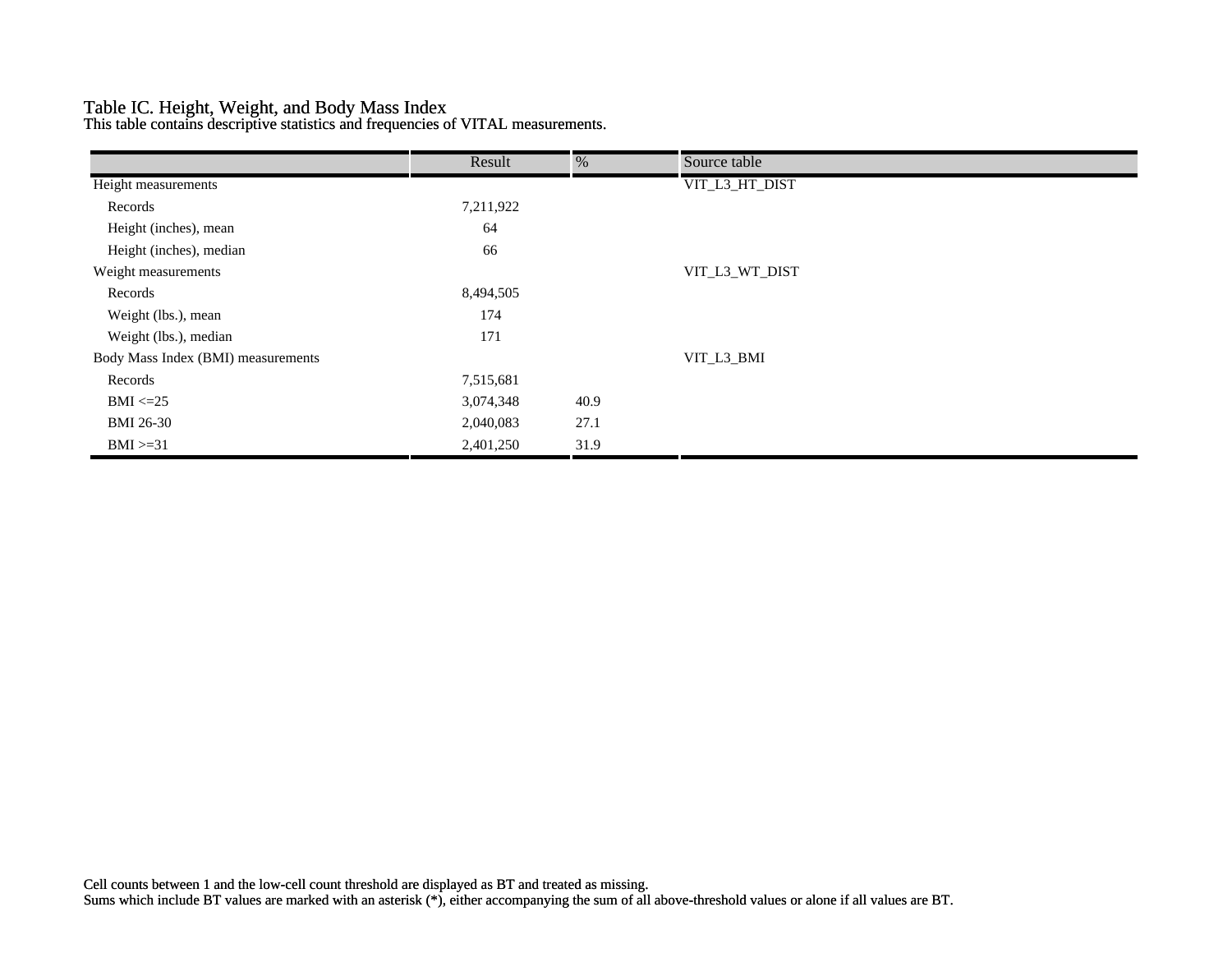#### Table 1D. Records, Refresh Dates, Patients, Encounters, and Date Ranges by Table

This table displays record counts and refresh dates for all populated tables, and summary counts and date ranges for the characterized data. The characterized data may be a subset of all data for all tables except for DEMOGRAPHIC, DEATH\_CAUSE, HASH\_TOKEN, LAB\_HISTORY, LDS\_ADDRESS\_HISTORY, and PROVIDER. Differences are due to the lookback date restriction and/or the exclusion of LOINC codes that may contain PII from the OBS\_CLIN, OBS\_GEN, LAB\_RESULT\_CM and PRO\_CM tables. These data support Data Check 1.18 (table refresh dates are not documented). Data check exceptions are highlighted in red and must be corrected.

|                    |             | All Data        | <b>Characterized Data</b> |           | <b>Characterized Data Range</b> |                                 |                   |                    |                                            |
|--------------------|-------------|-----------------|---------------------------|-----------|---------------------------------|---------------------------------|-------------------|--------------------|--------------------------------------------|
| Table              | Records     | Refresh<br>Date | Records                   | Patients  | Encounters                      | Field name                      | 5th<br>Percentile | 95th<br>Percentile | <b>Source Tables</b>                       |
| <b>DEMOGRAPHIC</b> | 1,414,837   | 07JAN2022       | 1,414,837                 | 1,414,837 | ---                             | <b>BIRTH_DATE</b>               | 1940_Dec          | 2014_Sep           | XTBL_L3_REFRESH_<br>DATE:<br>XTBL L3 DATES |
| <b>ENROLLMENT</b>  | 1,414,837   | 07JAN2022       | 1,382,252                 | 1,382,252 | $---$                           | ENR_START_<br>DATE <sup>^</sup> | 2011_Feb          | 2021_Jul           | XTBL_L3_REFRESH_<br>DATE:<br>XTBL_L3_DATES |
| <b>ENCOUNTER</b>   | 20,689,268  | 07JAN2022       | 19,591,580                | 1,374,220 | 19,591,580                      | <b>ADMIT DATE</b>               | 2012 Nov          | 2021 Sep           | XTBL_L3_REFRESH_<br>DATE:<br>XTBL_L3_DATES |
| <b>DIAGNOSIS</b>   | 74,675,503  | 07JAN2022       | 71,203,214                | 1,338,343 | 18,264,255                      | <b>ADMIT DATE</b>               | 2012_Dec          | 2021_Aug           | XTBL_L3_REFRESH_<br>DATE:<br>XTBL_L3_DATES |
| <b>PROCEDURES</b>  | 79,921,781  | 07JAN2022       | 75,363,690                | 1,255,838 | 17,264,084                      | <b>ADMIT DATE</b>               | 2012 Oct          | 2021 Aug           | XTBL L3 REFRESH<br>DATE:<br>XTBL_L3_DATES  |
| <b>DEATH</b>       | 36,449      | 07JAN2022       | 36,449                    | 33,410    | $---$                           | <b>DEATH DATE</b>               | 2013_Apr          | 2021_May           | XTBL_L3_REFRESH_<br>DATE:<br>XTBL_L3_DATES |
| <b>VITAL</b>       | 12,645,221  | 07JAN2022       | 12,077,581                | 1,179,202 | 12,077,581                      | <b>MEASURE DATE</b>             | 2012 Dec          | 2021_Aug           | XTBL_L3_REFRESH_<br>DATE:<br>XTBL L3 DATES |
| LAB RESULT_CM      | 140,671,216 | 07JAN2022       | 132,388,917               | 830,097   | 4,830,014                       | <b>RESULT_DATE</b>              | 2012_Oct          | 2021_Sep           | XTBL_L3_REFRESH_<br>DATE:<br>XTBL_L3_DATES |
| <b>PRESCRIBING</b> | 44,323,734  | 07JAN2022       | 41,573,056                | 931,991   | 6,664,451                       | RX ORDER DATE                   | 2012_Sep          | 2021_Aug           | XTBL_L3_REFRESH_<br>DATE:<br>XTBL_L3_DATES |

^The lookback date for ENROLLMENT considers either ENR\_START\_DATE or ENR\_END\_DATE, but only ENR\_START\_DATE is displayed here. Descriptive statistics for ENR\_END\_DATE are available in the XTBL\_L3\_DATES dataset.

The source for the total number of records is the DATAMART\_ALL table.

Cell counts between 1 and the low-cell count threshold are displayed as BT and treated as missing.

Records are the sum of ALL\_N and NULL\_N for the field which is the primary key for the table. Patients are the sum of DISTINCT\_N and NULL\_N for the PATID field. Encounters are the sum of DISTINCT\_N and NULL\_N for the ENCOUNTERID field.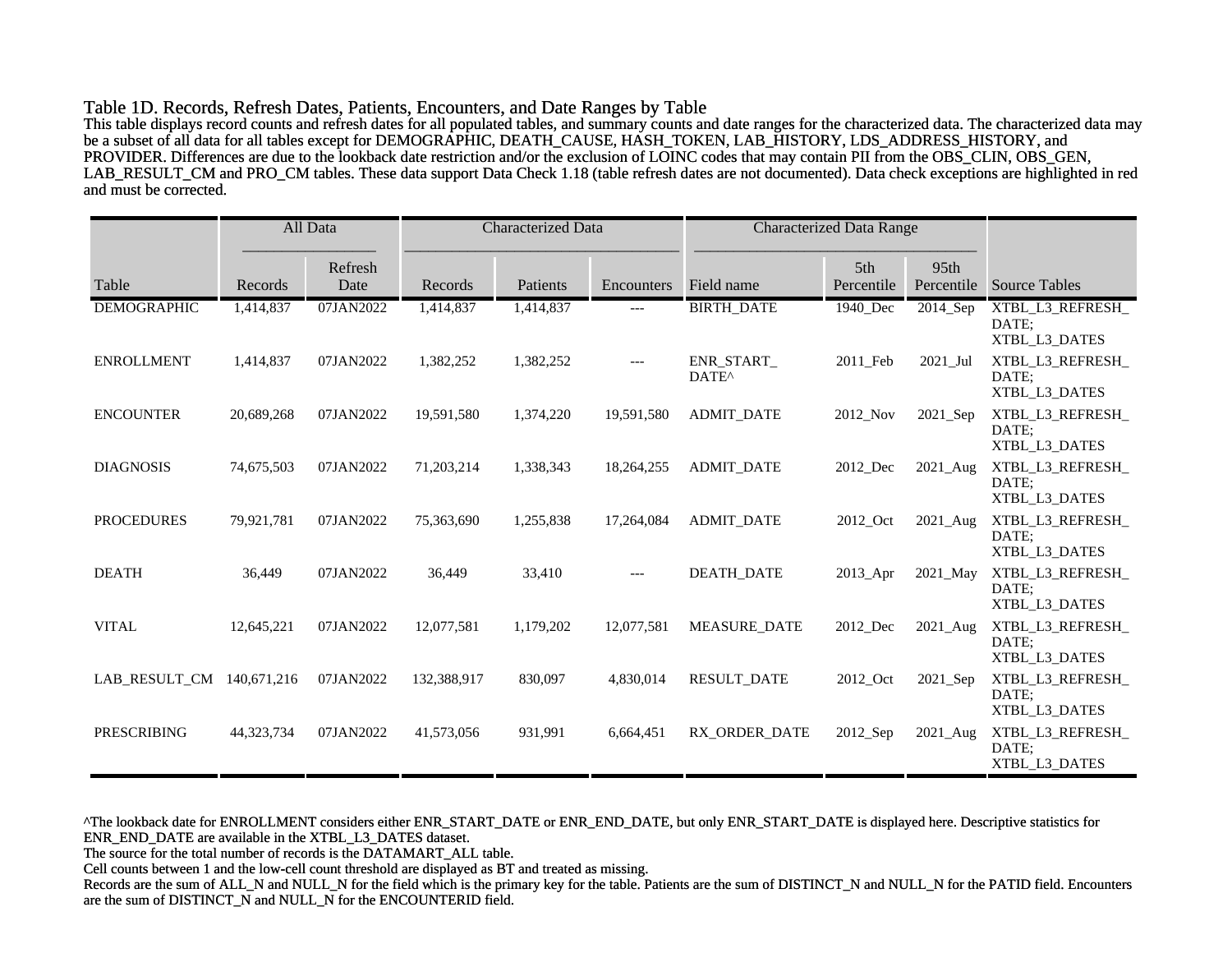Table 1D. Records, Refresh Dates, Patients, Encounters, and Date Ranges by Table (continued - page 2 of 3) This table displays record counts and refresh dates for all populated tables, and summary counts and date ranges for the characterized data. The characterized data may be a subset of all data for all tables except for DEMOGRAPHIC, DEATH\_CAUSE, HASH\_TOKEN, LAB\_HISTORY, LDS\_ADDRESS\_HISTORY, and PROVIDER. Differences are due to the lookback date restriction and/or the exclusion of LOINC codes that may contain PII from the OBS\_CLIN, OBS\_GEN, LAB\_RESULT\_CM and PRO\_CM tables. These data support Data Check 1.18 (table refresh dates are not documented). Data check exceptions are highlighted in red and must be corrected.

|                   |              | All Data        | <b>Characterized Data</b> |           | <b>Characterized Data Range</b> |                               |                   |                    |                                            |
|-------------------|--------------|-----------------|---------------------------|-----------|---------------------------------|-------------------------------|-------------------|--------------------|--------------------------------------------|
| Table             | Records      | Refresh<br>Date | Records                   | Patients  | Encounters                      | Field name                    | 5th<br>Percentile | 95th<br>Percentile | <b>Source Tables</b>                       |
| <b>DISPENSING</b> | 233,460,470  | 07JAN2022       | 230,993,501               | 916,471   | $---$                           | <b>DISPENSE_DATE</b>          | 2013_Dec          | 2021_May           | XTBL_L3_REFRESH_<br>DATE:<br>XTBL_L3_DATES |
| <b>CONDITION</b>  | 3,043,715    | 07JAN2022       | 2,958,689                 | 699,617   | 1,818,686                       | REPORT_DATE                   | $2013$ _Jan       | $2021$ _Jul        | XTBL_L3_REFRESH_<br>DATE:<br>XTBL_L3_DATES |
| PRO_CM            | 272          | 07JAN2022       | 272                       | 46        | 46                              | PRO_DATE                      | 2016_Aug          | 2017_Apr           | XTBL_L3_REFRESH_<br>DATE:<br>XTBL_L3_DATES |
| <b>PROVIDER</b>   | 6,531        | 07JAN2022       | 6,531                     |           |                                 |                               |                   | $---$              | XTBL_L3_REFRESH_<br><b>DATE</b>            |
| <b>MED_ADMIN</b>  | 35, 107, 178 | 07JAN2022       | 35, 107, 178              | 514,699   | 2,075,559                       | MEDADMIN<br>START_DATE        | 2014_Oct          | $2021$ _Aug        | XTBL_L3_REFRESH_<br>DATE:<br>XTBL_L3_DATES |
| OBS_CLIN          | 149.374.988  | 07JAN2022       | 141,656,368               | 1,127,721 | 10,018,895                      | OBSCLIN_START_<br><b>DATE</b> | 2012_Nov          | 2021_Aug           | XTBL_L3_REFRESH_<br>DATE:<br>XTBL_L3_DATES |
| OBS_GEN           | 665,478      | 07JAN2022       | 665,478                   | 664,431   | 1,023                           | OBSGEN_START_<br><b>DATE</b>  | 2022_Jan          | $2022$ _Jan        | XTBL_L3_REFRESH_<br>DATE:<br>XTBL_L3_DATES |
| PCORNET_TRIAL     | 527          | 07JAN2022       | 527                       | 527       |                                 |                               |                   | $---$              | XTBL_L3_REFRESH_<br><b>DATE</b>            |

^The lookback date for ENROLLMENT considers either ENR\_START\_DATE or ENR\_END\_DATE, but only ENR\_START\_DATE is displayed here. Descriptive statistics for ENR\_END\_DATE are available in the XTBL\_L3\_DATES dataset.

The source for the total number of records is the DATAMART\_ALL table.

Cell counts between 1 and the low-cell count threshold are displayed as BT and treated as missing.

Records are the sum of ALL\_N and NULL\_N for the field which is the primary key for the table. Patients are the sum of DISTINCT\_N and NULL\_N for the PATID field. Encounters are the sum of DISTINCT\_N and NULL\_N for the ENCOUNTERID field.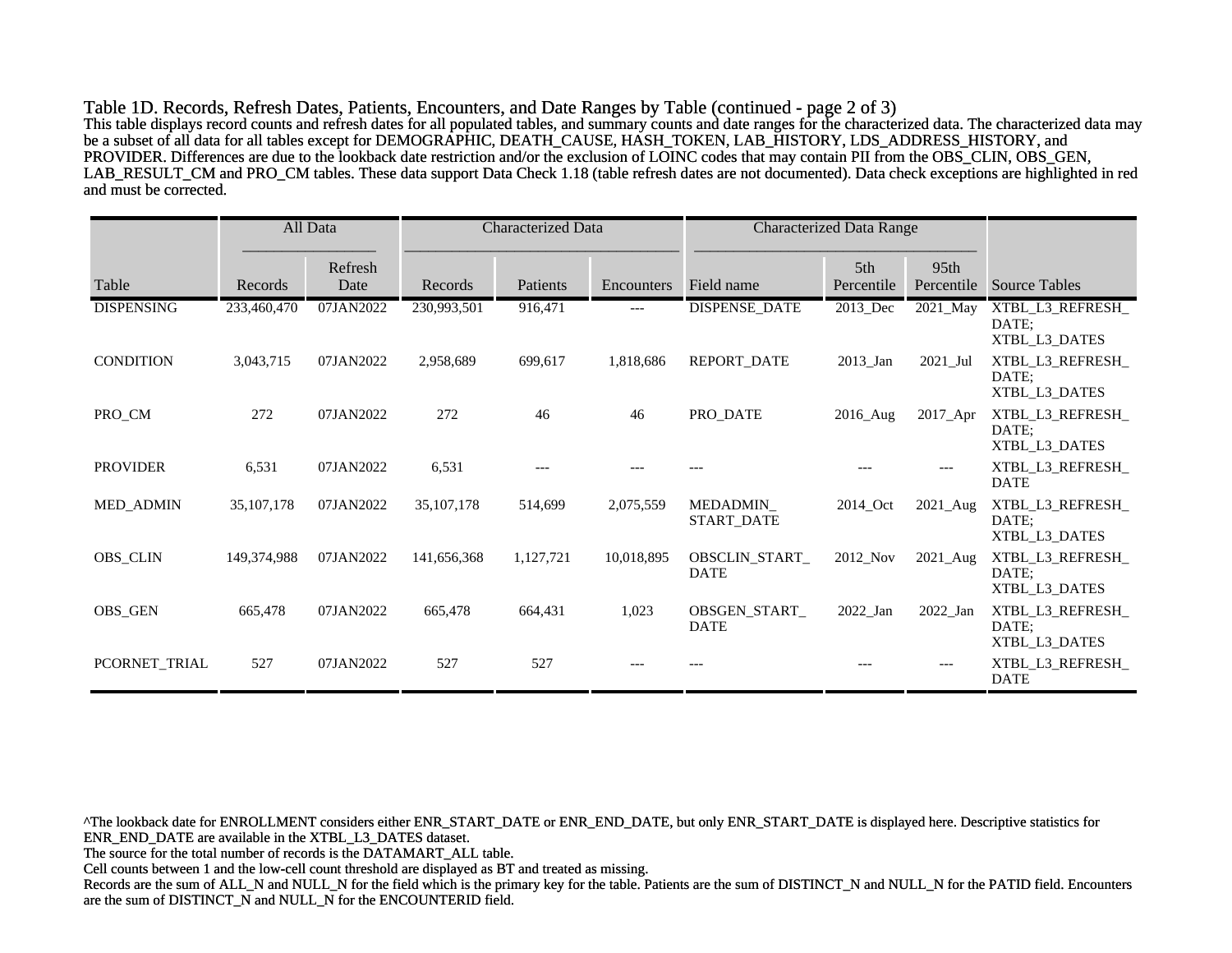Table 1D. Records, Refresh Dates, Patients, Encounters, and Date Ranges by Table (continued - page 3 of 3) This table displays record counts and refresh dates for all populated tables, and summary counts and date ranges for the characterized data. The characterized data may be a subset of all data for all tables except for DEMOGRAPHIC, DEATH\_CAUSE, HASH\_TOKEN, LAB\_HISTORY, LDS\_ADDRESS\_HISTORY, and PROVIDER. Differences are due to the lookback date restriction and/or the exclusion of LOINC codes that may contain PII from the OBS\_CLIN, OBS\_GEN, LAB\_RESULT\_CM and PRO\_CM tables. These data support Data Check 1.18 (table refresh dates are not documented). Data check exceptions are highlighted in red and must be corrected.

|                               |           | All Data        | Characterized Data |           | <b>Characterized Data Range</b> |                         |                   |                                |                                           |
|-------------------------------|-----------|-----------------|--------------------|-----------|---------------------------------|-------------------------|-------------------|--------------------------------|-------------------------------------------|
| Table                         | Records   | Refresh<br>Date | Records            | Patients  | Encounters                      | Field name              | 5th<br>Percentile | 95 <sub>th</sub><br>Percentile | <b>Source Tables</b>                      |
| <b>HASH TOKEN</b>             | 1,414,837 | 07JAN2022       | 1,414,837          | 1,414,837 | $---$                           | $---$                   | $---$             | ---                            | XTBL L3 REFRESH<br><b>DATE</b>            |
| LDS ADDRESS<br><b>HISTORY</b> | 2,436,414 | 07JAN2022       | 2,436,414          | 1,397,135 | $---$                           | $---$                   | $---$             | $---$                          | XTBL L3 REFRESH<br><b>DATE</b>            |
| <b>IMMUNIZATION</b>           | 3,894,691 | 07JAN2022       | 3,894,691          | 567,744   | 1,021,301                       | VX RECORD DATE 2017 May |                   | 2021_Nov                       | XTBL L3 REFRESH<br>DATE:<br>XTBL L3 DATES |

^The lookback date for ENROLLMENT considers either ENR\_START\_DATE or ENR\_END\_DATE, but only ENR\_START\_DATE is displayed here. Descriptive statistics for ENR\_END\_DATE are available in the XTBL\_L3\_DATES dataset. The source for the total number of records is the DATAMART\_ALL table. Cell counts between 1 and the low-cell count threshold are displayed as BT and treated as missing. Records are the sum of ALL\_N and NULL\_N for the field which is the primary key for the table. Patients are the sum of DISTINCT\_N and NULL\_N for the PATID field. Encounters are the sum of DISTINCT\_N and NULL\_N for the ENCOUNTERID field.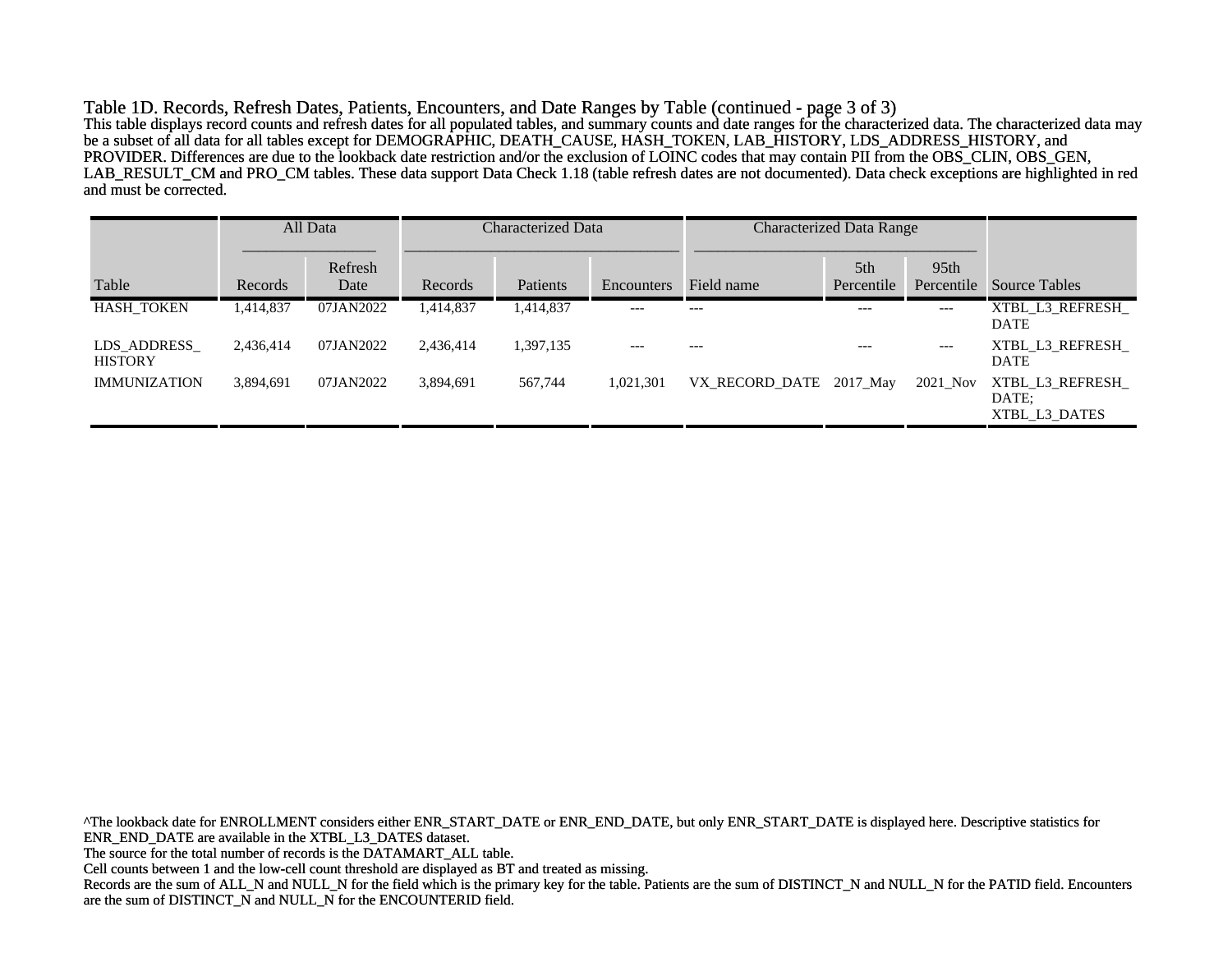# Table IE. Records Per Table By Encounter Type

This table contains record counts by encounter type for the ENCOUNTER, DIAGNOSIS, and PROCEDURES tables.

|                                         | <b>ENCOUNTER</b> |      | <b>DIAGNOSIS</b> |      | <b>PROCEDURES</b> |      |  |
|-----------------------------------------|------------------|------|------------------|------|-------------------|------|--|
| <b>Encounter Type</b>                   | N                | $\%$ | $\mathbf N$      | %    | $\mathbf N$       | %    |  |
| AV (Ambulatory Visit)                   | 18,425,714       | 94.0 | 57,051,261       | 80.1 | 47,199,793        | 62.6 |  |
| ED (Emergency Dept)                     | 504,329          | 2.6  | 2,473,050        | 3.5  | 4,482,812         | 5.9  |  |
| EI (ED to IP Stay)                      | 89,764           | 0.5  | 3,827,044        | 5.4  | 7,908,467         | 10.5 |  |
| IC (Institutional Professional Consult) | $\theta$         |      | $\theta$         |      | $\Omega$          |      |  |
| IP (Inpatient Hospital Stay)            | 318,669          | 1.6  | 6,833,696        | 9.6  | 15,417,005        | 20.5 |  |
| IS (Non-acute Institutional Stay)       | $\Omega$         |      | $\Omega$         |      | $\Omega$          |      |  |
| OA (Other Ambulatory Visit)             | 0                |      | $\Omega$         |      |                   |      |  |
| OS (Observation Stay)                   | $\Omega$         |      | $\Omega$         |      | $\Omega$          |      |  |
| TH (Telehealth)                         | 252,301          | 1.3  | 1,018,154        | 1.4  | 355,603           | 0.5  |  |
| Missing, NI, UN or OT                   | 803              | 0.0  | 9                | 0.0  | 10                | 0.0  |  |
| Total                                   | 19,591,580       |      | 71,203,214       |      | 75,363,690        |      |  |
| Source table                            | ENC_L3_ENCTYPE   |      | DIA_L3_ENCTYPE   |      | PRO_L3_ENCTTPE    |      |  |